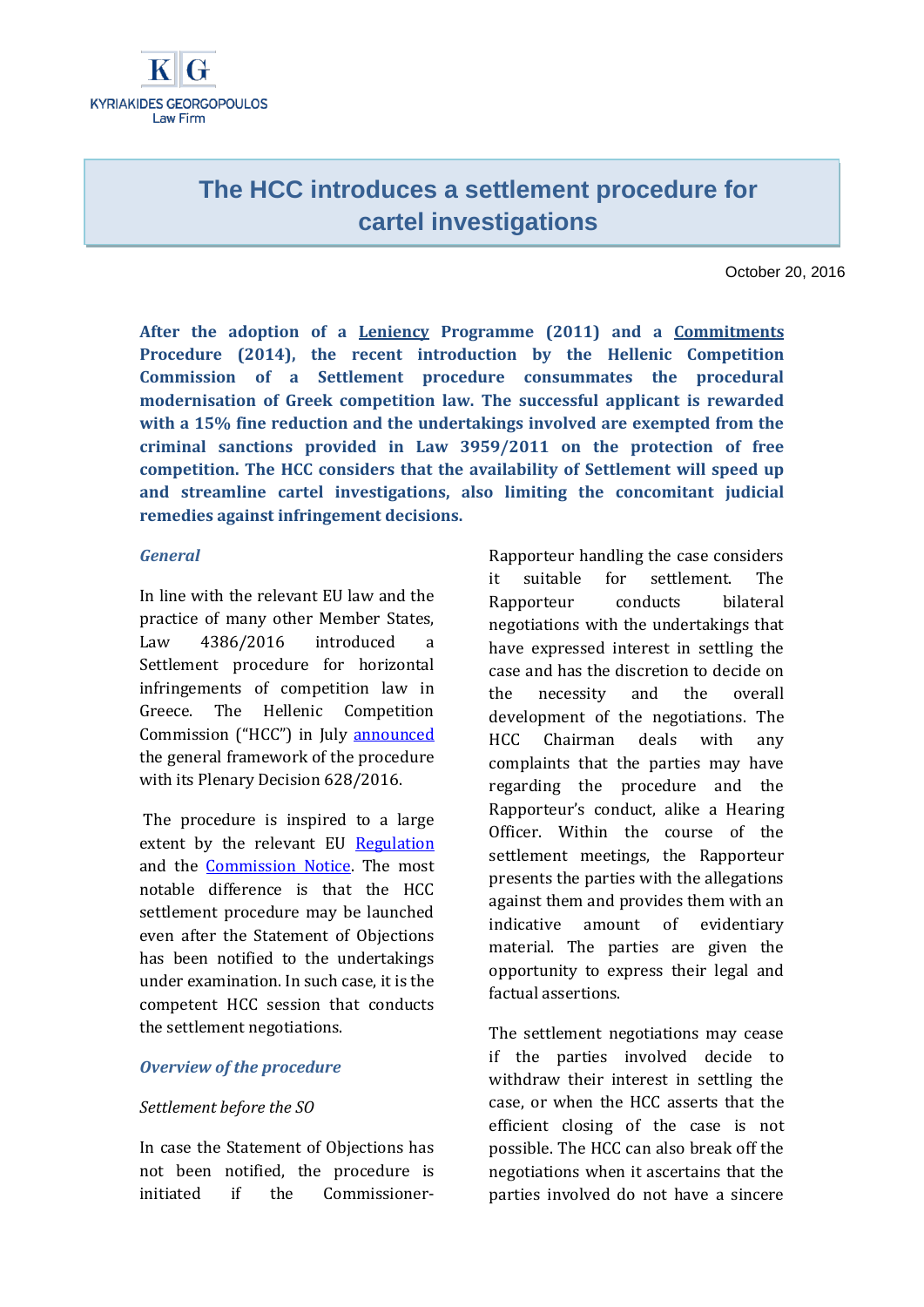

intention of settling the case, do not cooperate accordingly or have breached confidentiality. In such case, the investigation carries on.

The parties are invited to submit a Proposal for settlement, within a thirty (30) day timeframe, provided the Rapporteur ascertains sufficient progress in the talks. The Proposal must contain an unreserved admission of involvement in the cartel and the acceptable maximum amount of fine, and the parties must waive their right to a hearing and to full access to the file and the right to contest the competency of the HCC and the process which led to the imposition of the fine. The Rapporteur then issues a settlement Statement of Objections along the lines of the Proposal for settlement which the parties must accept within a ten (10) day period by submitting a Settlement declaration, unreservedly and irrevocably confirming that the settlement Statement reflects their Proposal.

The documents exchanged between the Rapporteur/HCC and the undertakings during Settlement negotiations are deemed confidential and cannot be released to third parties, including the complainant. They cannot also be used against the undertakings in court and are deemed unacceptable evidence in private damages actions. The documents can however be disclosed to the parties to the case which did not apply for Settlement, but only for the purposes of defending themselves before the HCC.

# *Settlement after the SO*

Where the Statement of Objections has already been notified to the parties, they have a right to express an interest in engaging in Settlement discussions up to thirty five (35) days prior to the hearing date. In this case, negotiations are held directly with the HCC, in plenary session.

# *The decision*

The Settlement decision, considerably shorter and more concise compared to a standard infringement decision, to ultimately confirm is issued by the HCC. It reduces the fines imposed by 15% and relieves the undertakings involved in the settlement from the criminal fines stipulated in Law 3959/2011. A Settlement decision can concern all or some of the applicants in which case a separate decision is issued for the nonconsenting parties.

Settlement is available to leniency applicants as well, which may benefit from a cumulative decrease in fine, in case both the leniency application and the settlement negotiations are successful.